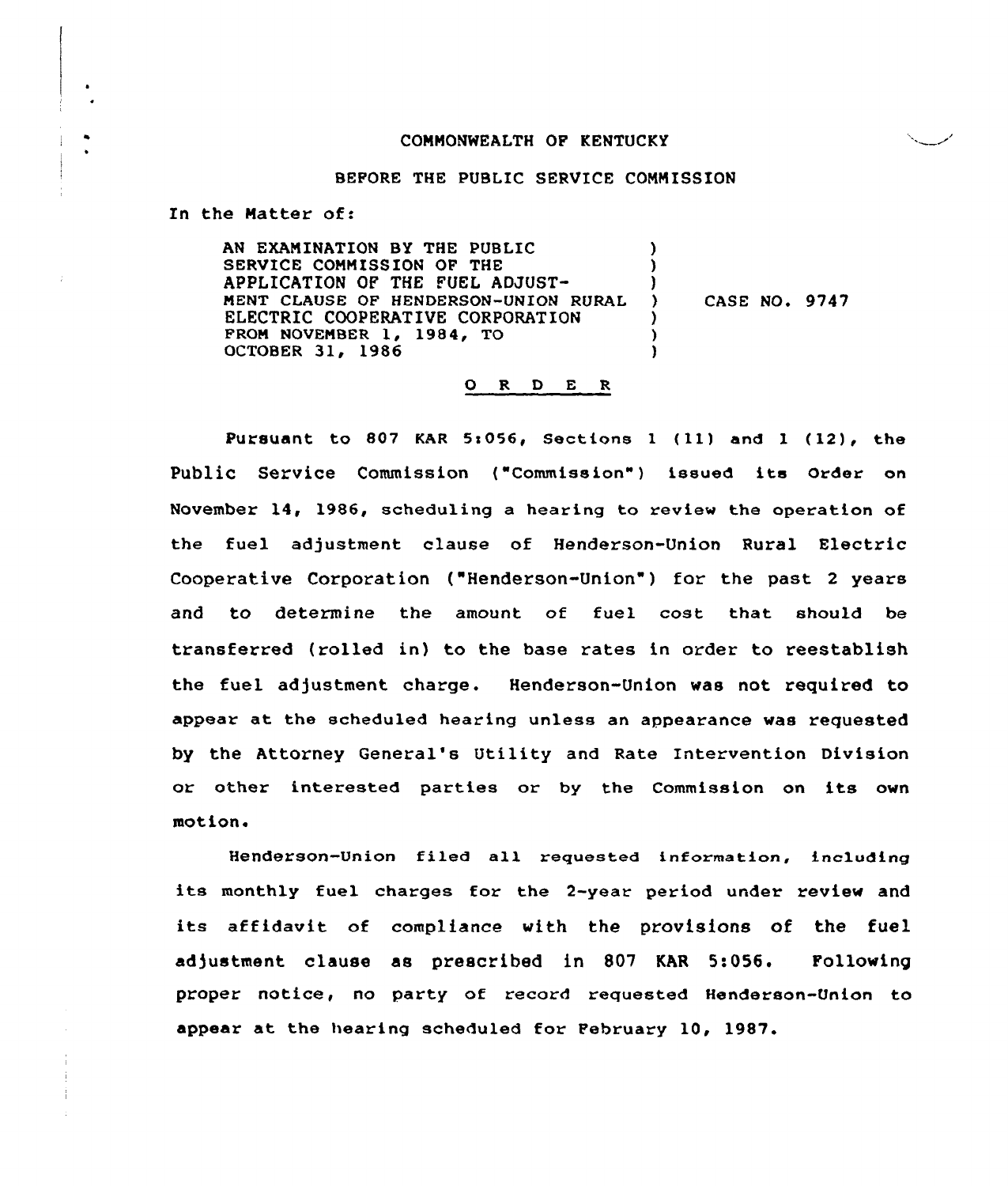The. Commission approved a transfer (roll-in) of (1.65) mills per KWH to the base rates of Henderson-Union's wholesale supplier, Big Rivers Electric Corporation ("Big Rivers") in Case No. 9730. Approval of Big Rivers' proposal requires that Henderson-Union also be authorized to roll-in those same fuel costs to its base rates.

The Commission, having considered the evidence of record and being advised, finds that:

l. Henderson-Union has complied in all material respects with the provisions of 807 KAR 5:056

 $2.$ Henderson-Union's wholesale supplier has been authorized to transfer (roll-in) to its base rates fuel costs of (1.65) mills per KWH in Case No. 9730.

3. Henderson-Union should be authorized to decrease the rates charged its customers by 1.81 mills per KWH in order to transfer fuel costs rolled-in by Big Rivers from the fuel adjustment clause to the base rates pursuant to the commission's Order in Case No. 9730 and applicable line loss, and this can best be accomplished by <sup>a</sup> uniform reduction in all energy rates.

4. The revised rates and charges in Appendix <sup>A</sup> are designed to reflect the transfer of fuel costs from the fuel adjustment clause rate to the base rates.

IT IS THEREFORE ORDERED that:

(1) The charges and credits applied by Henderson-Union through the fuel adjustment clause for the period November 1, 1984, through October 31, 1986, be and they hereby are approved.

 $-2-$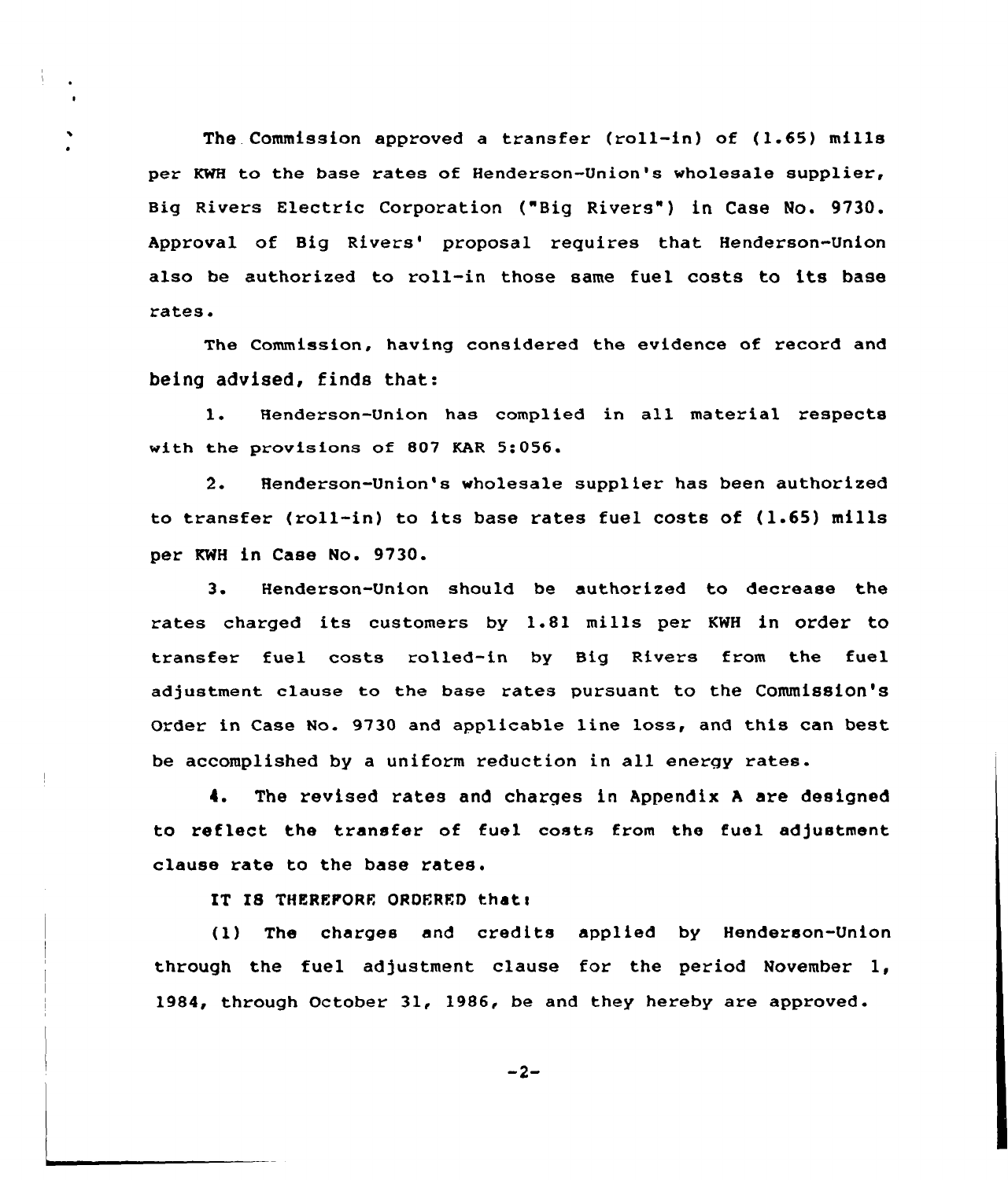(2) Henderson-Union be and it hereby is authorized to transfer to its base rates fuel costs transferred (rolled-in} by its wholesale supplier pursuant to Case Mo. 9730.

(3) The rates in Appendix <sup>A</sup> be and they hereby are approved for service rendered by Henderson-Union on and after June 1, 1987, which is also the effective date for Big Rivers' rates.

(4) Within 30 days from the date of this Order Henderson-Union shall file with the Commission its revised tariff sheets setting out the rates approved herein.

Done at Frankfort, Kentucky, this 11th day of May, 19877.

PUBLIC SERVICE COMMISSION

<u>1.D. Hermanyd</u> Chairman

ssioner

ATTEST:

Executive Di rector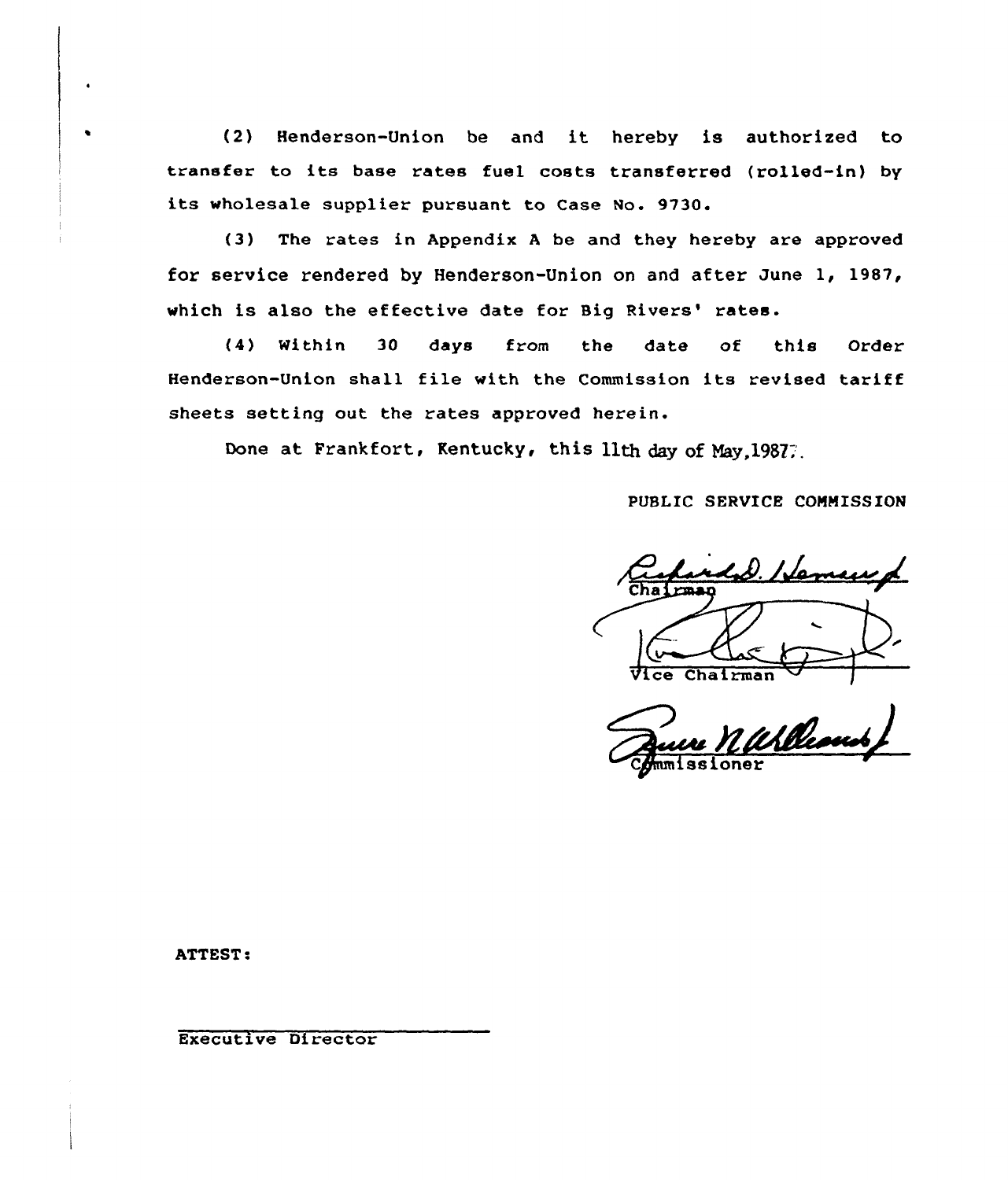### APPENDIX A

# APPENDIX TO AN ORDER OF THE KENTUCKY PUBLIC SERVICE CONNISSION IN CASE NO. 9747 DATED 5/11/87

The following rates and charges are prescribed for the customers in the area served by Henderson-Union Rural Electric Cooperative Corporation. All other rates and charges not specifically mentioned herein shall remain the same as those in effect under authority of this Commission prior to the date of this Order.

# Monthly Rates:

 $\mathcal{A}$  and  $\mathcal{A}$  are all the set of the set of  $\mathcal{A}$ 

#### SCHEDULE <sup>A</sup> - RESIDENTIAL

|                       | Customer Charge per Delivery Point | \$6.45  |
|-----------------------|------------------------------------|---------|
| Energy Charge per KWH |                                    | .046968 |

SCHEDULE B - FARM, GOVERNMENT OR COMMERCIAL (50 KVA OR LESS)~

|                       | Customer Charge per Delivery Point | \$11.50 |
|-----------------------|------------------------------------|---------|
| Energy Charge per KWH |                                    | .051068 |

# SCHEDULE B-1 - PARM OR COMMERCIAL  $(51 \text{ TO } 501 \text{ KVA})^+$

| Customer Charge per Delivery Point | \$11.50 |
|------------------------------------|---------|
| Demand Charge per KW               | 3.50    |
| Energy Charge per KWH              | .045170 |

### SCHEDULE LP-3 - LARGE POWER (501 TO 2000) KVA~

| Customer Charge per Delivery Point | S17.20  |
|------------------------------------|---------|
| Demand Charge per KW               | 6.25    |
| Energy Charge per KWH              |         |
| <b>First</b> 100,000 KWH           | .030133 |
| All Over 100,000 KWH               | .024539 |